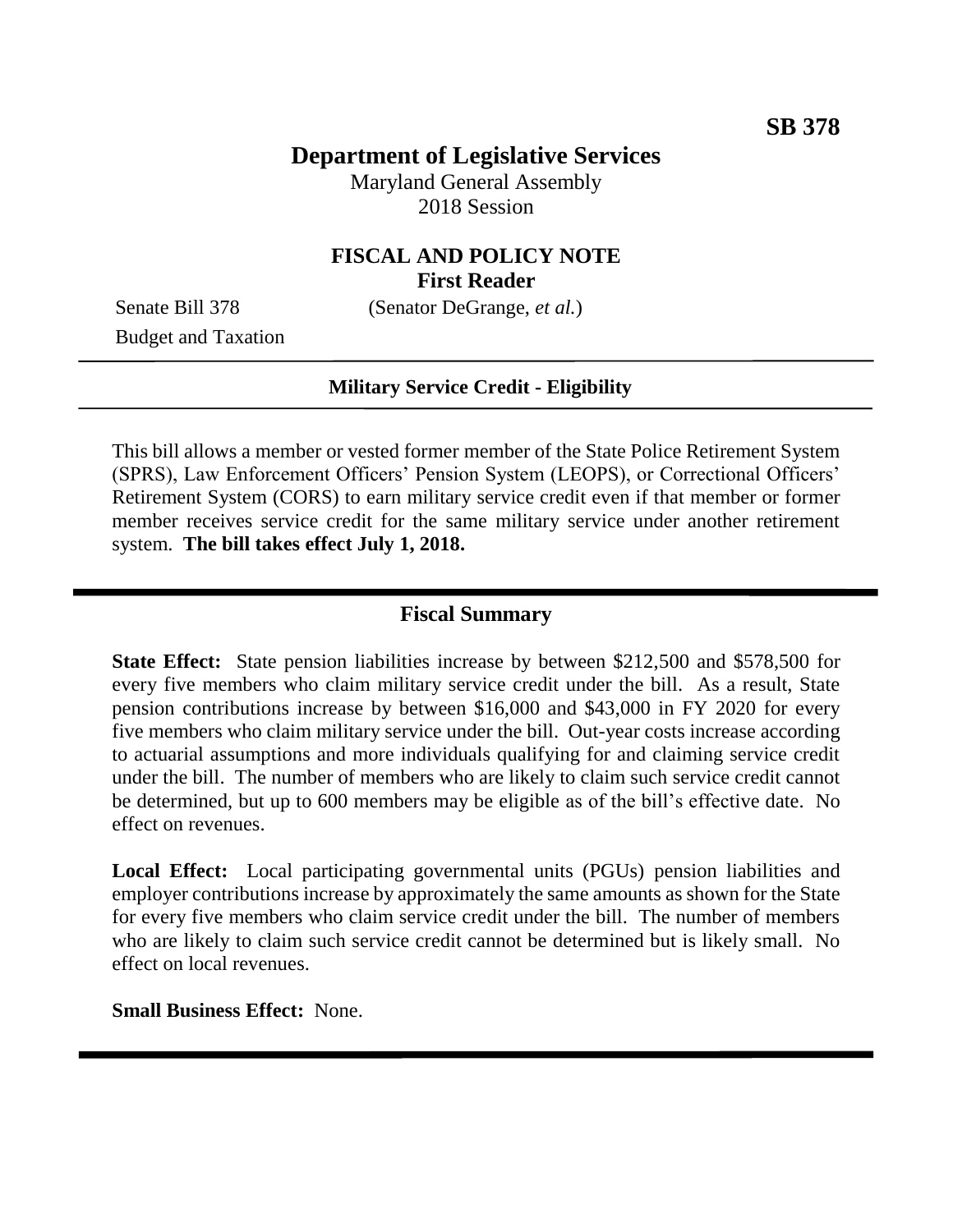# **Analysis**

**Current Law:** In general, any member or vested former member of the State Retirement and Pension System (SRPS) who accrues 10 years of service as a member of any State plan may receive one year of additional service credit for each year of active military duty performed prior to membership in SRPS, up to a maximum of five years. That credit is granted at no cost to the member or former member and is applied using the accrual rate in effect when the member or former member submits an application for the credit to the State Retirement Agency.

However, SRPS members or vested members who claim credit for the same military service from another retirement system may not receive military service credit from SRPS, unless they claimed credit for that military service from:

- Social Security;
- the National Railroad Retirement Act; or
- National Guard or military reserves pensions (Title 3 or Title 10 of the U.S. Code).

This generally means that any SRPS member who is receiving a military pension after completing 20 years of *active* military service cannot claim the military service credit from SRPS.

**Background:** In addition to the three plans affected by this bill, SRPS includes the following retirement and pension plans for State employees, teachers, and approximately 120 PGUs:

- Employees' Retirement and Pension Systems for State and PGU employees;
- Teachers' Retirement and Pension Systems for all teachers, some higher education faculty, and other local education employees;
- Judges' Retirement System; and
- Legislative Pension Plan.

The number of active and vested former members in each affected plan is shown in **Exhibit 1**.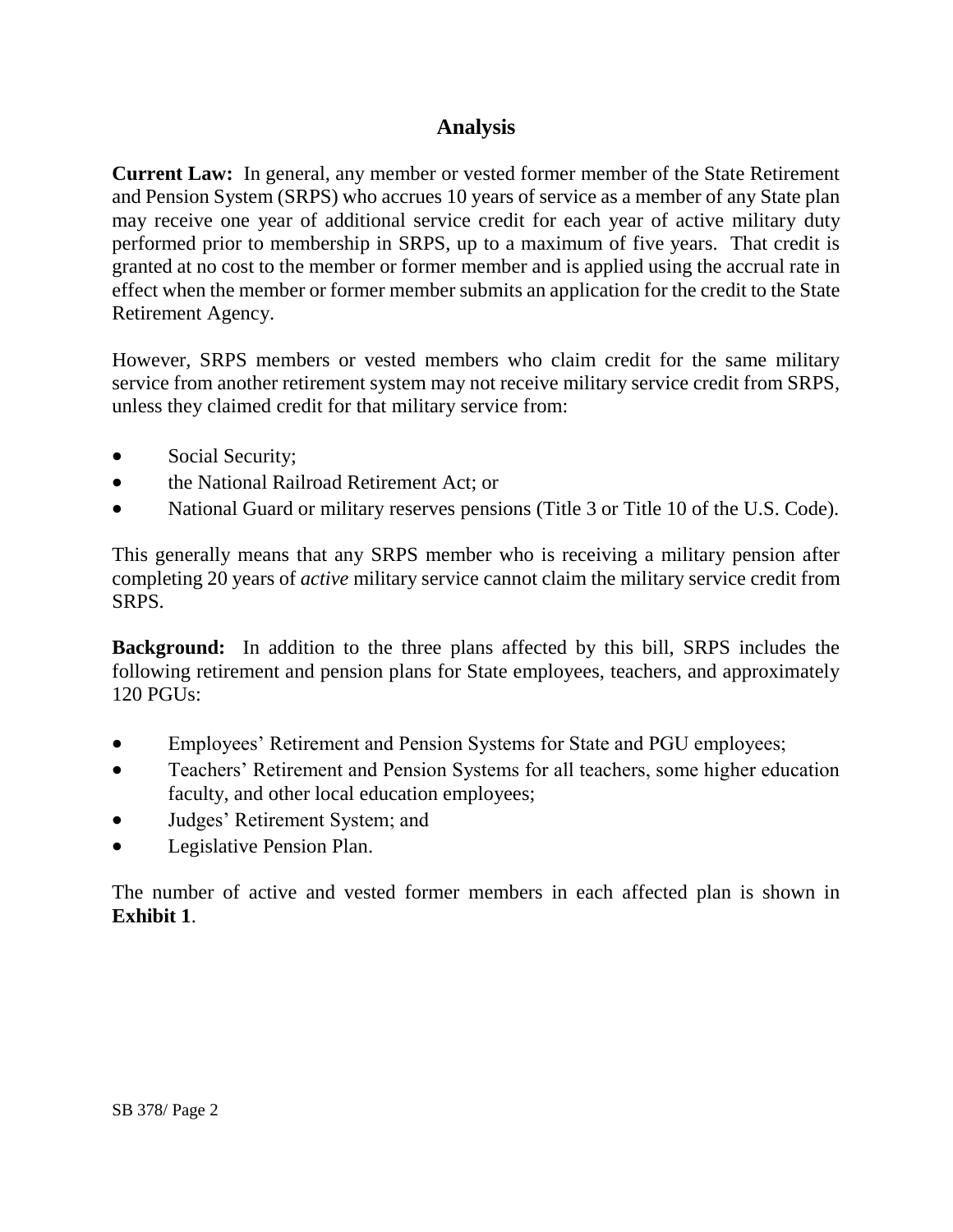|                              | Active<br><b>Members</b> | <b>Deferred</b><br>Vested |
|------------------------------|--------------------------|---------------------------|
| <b>State Police</b>          | 1,371                    | 90                        |
| Law Enforcement              | 1,564                    | 190                       |
| <b>Correctional Officers</b> | 7,084                    | N/A                       |

#### **Exhibit 1 Active and Deferred Vested Members, as of June 30, 2017**

Source: State Retirement Agency

**State Expenditures:** Neither the State Retirement Agency nor the Military Department tracks whether State employees have retired from the military and are receiving a military pension. Therefore, the number of members of SPRS, LEOPS, and CORS who would be eligible to claim military service credit under the bill cannot be determined.

Based on their age and service credit history, the General Assembly's actuary identified almost 600 members of the three affected plans that may qualify for the service credit, but it is not known how many of them receive military pensions and, therefore, would actually be able to claim the service credit. Of the total, only seven members of SPRS are believed to be eligible based on this analysis. It is generally assumed that only a small percentage would be able to actually claim the service credit (although the percentage of law enforcement officers with a military background is likely higher than for the general population).

Therefore, this analysis can only determine the increase in pension liabilities and employer contribution if a "typical" member of each of the three plans claimed an additional five years of service credit. Since the bill applies only to individuals with a 20-year pension, it is assumed that they all claim the maximum five years of credit allowed by the State. **Exhibit 2** shows the costs for every five members of each plan who claim the service credit allowed by the bill. Any fiscal effect from the bill is first recognized in fiscal 2020.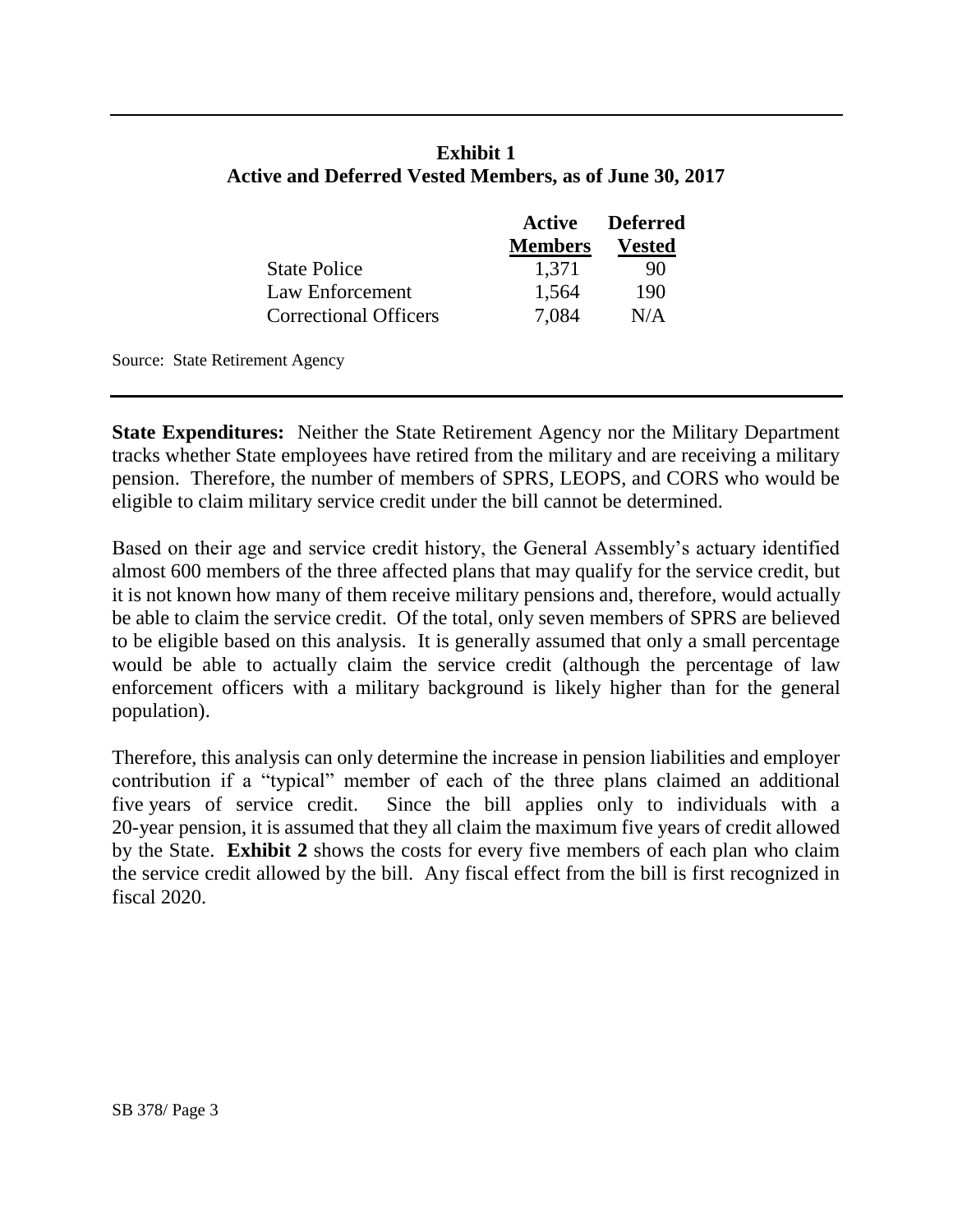## **Exhibit 2 Fiscal 2020 Effect for Every Five Members Who Claim Credit Under the Bill**

|                              |           | <b>Liability Increase</b> Contribution Increase |
|------------------------------|-----------|-------------------------------------------------|
| <b>State Police</b>          | \$578,500 | \$43,000                                        |
| Law Enforcement              | 372,500   | 28,000                                          |
| <b>Correctional Officers</b> | 212,500   | 16,000                                          |

Source: Bolton Partners, Inc.

As the military service credit allowed by the bill counts toward both eligibility and creditable service, some affected members may retire earlier than they otherwise would because of the additional eligibility service credit they receive. Early retirements can increase pension liabilities because benefits are paid over a longer period of time; however, this analysis does not include any fiscal effects from earlier retirements.

**Additional Comments:** The bill may be interpreted to allow an individual with prior military service to claim military service credit for the same period of service from each of the three plans affected by the bill (SPRS, LEOPS, and CORS), assuming the individual is employed under more than one plan. An individual who is employed for at least 10 years in any of the three affected plans, and who is employed under more than one of those plans, may be able to claim up to 5 years of military service from *each* of the plans. This scenario, though possible, is unlikely, and the bill's actual intent with regard to this provision is also not clear. Therefore, this analysis does not reflect any potential fiscal effect from this scenario, although it could significantly increase the cost resulting from the bill.

# **Additional Information**

**Prior Introductions:** Multiple bills related to the award of military service credit for military service claimed in other retirement systems were introduced and heard in both houses from 2007 to 2009. No further action was taken on any of the bills.

**Cross File:** None.

**Information Source(s):** Bolton Partners, Inc.; State Retirement Agency; Department of Legislative Services